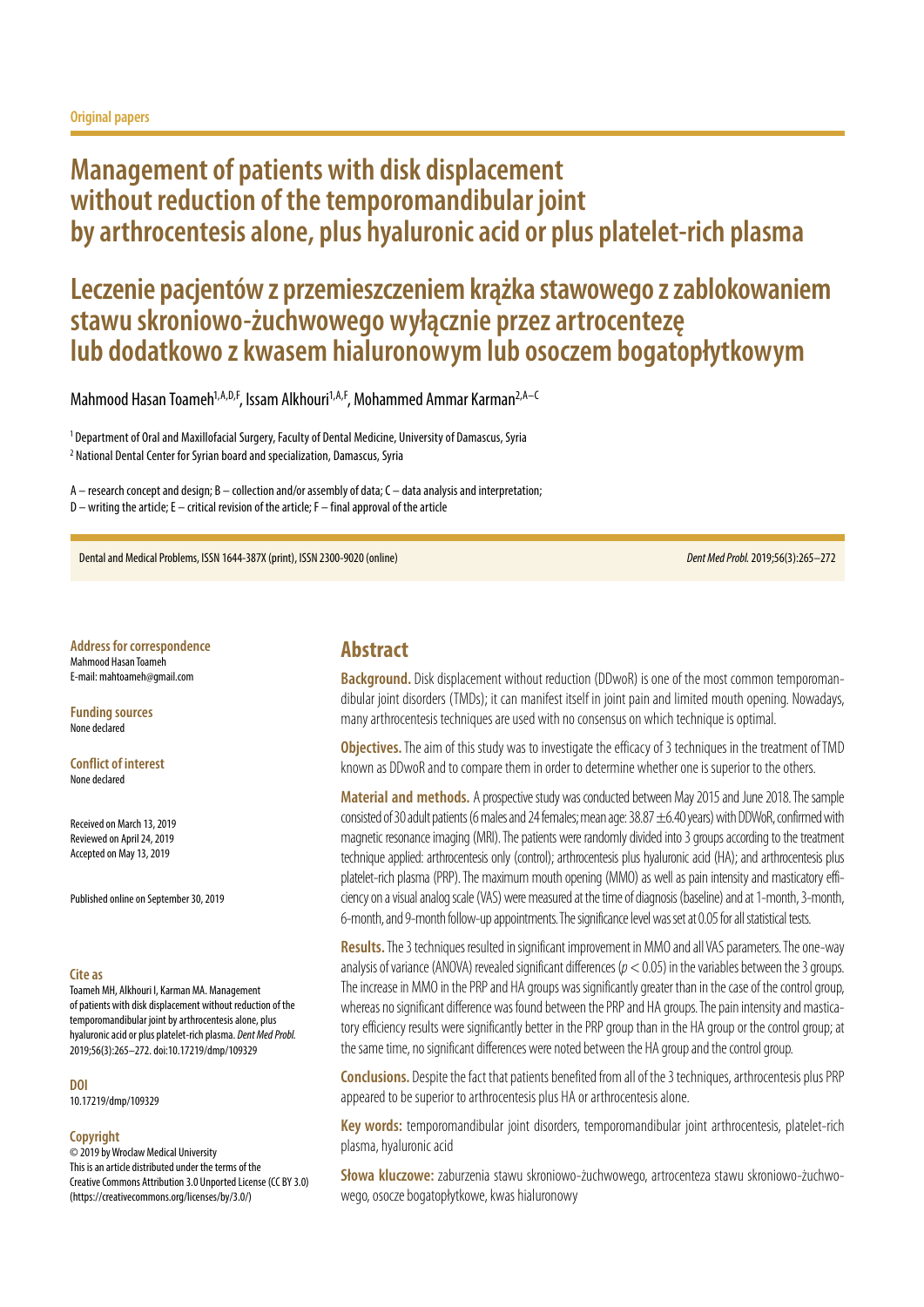# **Introduction**

Disc displacement without reduction (DDwoR) accounts for 35.7% of temporomandibular joint disorders  $(TMDs).<sup>1</sup>$  The articular disc is displaced relative to the condyle when the mouth is open or closed, and the symptoms include severe pain in the temporomandibular joint (TMJ), limitation of mouth opening and, in unilateral displacements, deviation of the mandible to the painful side.2

The pathogenesis of this temporomandibular joint dysfunction has pointed to biochemical factors, separate from the disc displacement theory.<sup>3</sup> For example, inflammatory reactions that occur in TMJ are essential for the development and progression of the disease, including high levels of inflammatory mediators in the synovial fluid, such as interleukin 1 beta (IL-1β), tumor necrosis factor alpha (TNF- $\alpha$ ) and others. Furthermore, the disintegration of the important component of the synovial fluid – hyaluronic acid (HA) – leads to a decrease in the viscosity of the synovial fluid and the deterioration of the joint proteoglycan matrix.<sup>4</sup>

Additionally, many researchers have stated that increased friction of the articulating surfaces might be a pivotal cause of the articular disk displacement. Therefore, in any suggested procedure, the abovementioned pathologies must be taken into consideration.5

Many conservative approaches have been proposed throughout the years, including occlusal splint therapy,<sup>6</sup> physical therapy,<sup>7</sup> pharmacotherapy,<sup>8</sup> and arthrocentesis. Nitzan et al. first described TMJ arthrocentesis as the simplest form of surgery aiming to remove the inflamed synovial fluid from the joint space, restore the viscosity of the synovial fluid and get rid of the adhesions by applying hydraulic pressure.9 It is considered the first surgical choice in patients who do not respond to conservative treatment.<sup>10</sup>

Later, many arthrocentesis techniques have been developed; some studies have mentioned the benefit of additional medication following arthrocentesis, e.g., with corticosteroids, HA and platelet-rich plasma (PRP).

Intra-articular HA preparations are widely used in orthopedics for their curative effects, such as reducing pain,<sup>11</sup> lubricating the joint surfaces, preventing degeneration by decreasing friction, and providing cushioning to absorb pressure and vibration.<sup>12</sup>

On the other hand, the primary advantage of PRP treatment is the topical administration of platelet-derived growth factors (PDGFs), which are involved in healing and regenerating the damaged tissue as well as regulating inflammatory mediators<sup>13</sup> and stimulating the HA synthesis.<sup>14</sup>

The medical literature is abundant in studies on the optimal procedure for dealing with TMDs. Therefore, the aim of the present study was not just to evaluate the efficacy of 3 techniques in the treatment of TMJ DDwoR, but also to compare them in order to determine whether arthrocentesis plus PRP is superior to arthrocentesis plus HA or arthrocentesis only.

# **Material and methods**

### **Study design**

A prospective study with a 9-month follow-up period was conducted between May 2015 and June 2018 at the Department of Oral and Maxillofacial Surgery, Faculty of Dental Medicine of the University of Damascus, Syria.

This study was carried out with the approval of the university Ethics Committee at the Ministry of Higher Education of Syria (protocol No. 1394), and written informed consent was obtained from all the patients.

### **Sample size estimation**

The required sample size was calculated using the G\* power software v. 3.1.8 (Heinrich Heine University, Düsseldorf, Germany) using the following assumptions in accordance with a study by Hegab et al.<sup>15</sup>:  $\alpha$  = 0.05; study power: 90%; and effect size: 0.85. Twenty-seven patients were required, so 30 patients (10 patients in each group) were enrolled in the current study to avoid attrition affecting the results.

### **Patient selection**

Patients were selected from a large group admitted to the Department of Oral and Maxillofacial Surgery, Faculty of Dental Medicine of the University of Damascus, Syria, who had been clinically and radiologically (magnetic resonance imaging – MRI) diagnosed with unilateral TMJ DDwoR. All patients had been unsuccessfully treated using conservative therapies (pharmacotherapy, soft diet, jaw exercises, or occlusal splint therapy) for at least 3 months.

The study sample included 30 adult patients – 6 males (20%) and 24 females (80%) – and their mean age was 38.87 ±6.40 years.

The inclusion into the study was based on the diagnosis of DDwoR with limited mouth opening according to the Diagnostic Criteria for Temporomandibular Disorders  $(DC/TMD)^{16}$  as follows:

- clinical criteria:
	- the jaw locked so that the mouth does not open wholly,
	- the limitation in jaw opening severe enough to interfere with the ability to eat,
- the maximum assisted opening (passive stretch) movement, including vertical incisal overlap, <40 mm; – radiological criteria:
	- in the maximum intercuspal position, the posterior band of the disk located anterior to the 11:30 position and the intermediate zone of the disk anterior to the condylar head,
	- at full opening, the intermediate zone of the disk located anterior to the condylar head.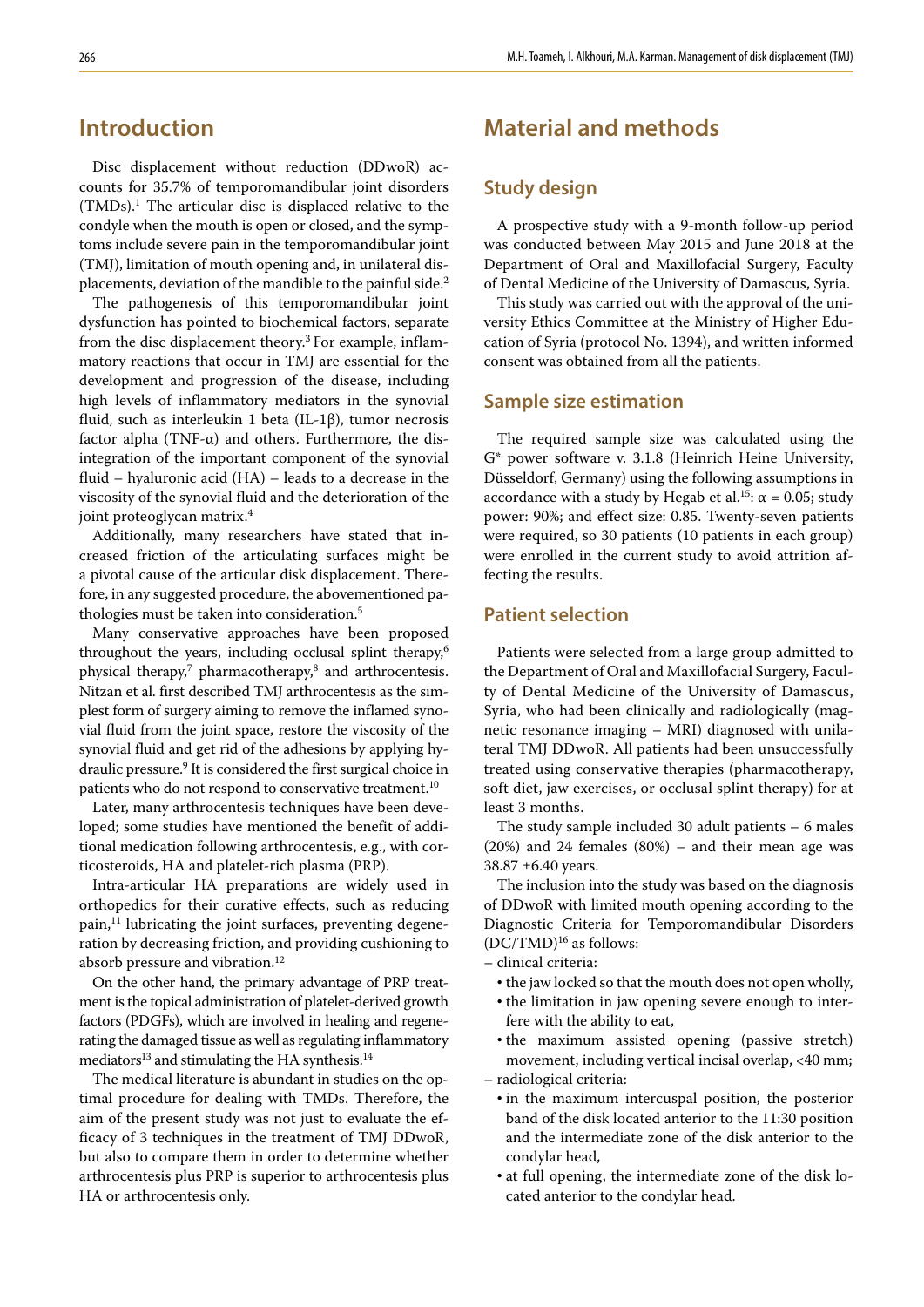The exclusion criteria comprised patients with systemic diseases (rheumatoid arthritis, psoriatic arthritis and juvenile arthritis) or who had received treatment with anticoagulants.

According to the undertaken arthrocentesis technique, the patients were randomly assigned to 1 of the 3 following equal groups (Table 1):

- group I patients receiving arthrocentesis with 100 mL of Ringer's lactate solution only (control group);
- group II patients receiving an intra-articular injection of 1 mL of HA following arthrocentesis with 100 mL of Ringer's lactate (HA group);
- group III patients receiving an intra-articular injection of 1 mL of PRP following arthrocentesis with 100 mL of Ringer's lactate (PRP group).

#### **Outcome measurements**

The preoperative maximum mouth opening (MMO) was measured in mm as the distance between the incisal edge of the upper and lower central incisors. The visual analog scale (VAS; range: 0–10) values for pain intensity and mastication efficiency were recorded. For the pain intensity assessment, the scale ranged from 0, representing no pain, to 10, representing the worst imaginable pain. For masticatory efficiency, the scale ranged from 0 – eating only liquid foods, to 10 – eating any solid and/or hard foods.<sup>17</sup> These clinical parameters were assessed by the same operator at the time of diagnosis (baseline) and at each follow-up appointment (1-month, 3-month, 6-month, and 9-month).

#### **Injection technique**

Intravenous sedation was performed in order to gain complete control of the pain, and then the skin surface was disinfected with povidone iodine. Once the joint was locally anesthetized, 2 points were marked over the glenoid fossa and the articular eminence along the canthal –tragus line (Holmlund–Hellsing line), similar to the entry points used for arthroscopic procedures (Fig. 1).<sup>18,19</sup>



Fig. 1. Technique used for injections into the temporomandibular joint (TMJ) LC – lateral canthus; T – tragus; A – 10 mm from the middle of the tragus and 2 mm below the canthotragal line;  $B = 10$  mm further along the canthotragal line and 10 mm below it.

A 19-gauge needle was then inserted into the upper joint cavity (UJC) at the glenoid fossa (point A), approx. 5 mL of Ringer's lactate was injected to distend UJC and some movements of the patient's mandible were performed for several minutes in order to mix Ringer's lactate with the synovial fluid (in our practice, we have found this to be a very important step, since without the proper mixing of the synovial fluid and Ringer's lactate solution, arthrocentesis does not proceed easily and effectively). Then, another 19-gauge needle was slowly and carefully inserted into the area of the articular eminence (point B) until the solution appeared in order to establish a free flow of the irrigation solution through UJC. The joint was irrigated with 100 mL of Ringer's lactate solution. The outflow needle was intermittently blocked in an attempt to get rid of the adhesions and to distend UJC by injecting under pressure, and the patient's mandible was gently moved to release the disk if it was stuck. At the end of lavage, the needles were removed in group I; 1 mL of HA was injected into the joint before removing the needles in group II and 1 mL of PRP was injected into the joint before removing the needles in group III.

During the follow-up phase, we did not administer any physical therapy or splint therapy.

Table 1. Comparison of the baseline values of the outcome variables between the study groups

| Variable                     | Control             | HA group         | PRP group        | $p$ -value |
|------------------------------|---------------------|------------------|------------------|------------|
| Sample size                  | $n = 10$            | $n = 10$         | $n = 10$         | 1.000      |
| Sex<br>female<br>male        | 8<br>$\overline{2}$ | 3                | 9                | 0.945      |
| Age [years]                  | 40.53               | 38.26            | 37.82            | 0.910      |
| MMO [mm]                     | $33.30 \pm 3.71$    | $31.60 \pm 4.55$ | $32.30 \pm 8.68$ | 0.960      |
| Pain intensity [VAS]         | $6.40 \pm 1.57$     | $5.60 \pm 1.43$  | $6.10 \pm 1.59$  | 0.897      |
| Masticatory efficiency [VAS] | $3.60 \pm 1.38$     | $4.40 \pm 1.65$  | $3.90 \pm 1.48$  | 0.955      |

Data for MMO, pain intensity and masticatory efficiency presented as mean ± standard deviation (*SD*).

Control group – arthrocentesis only; HA group – arthrocentesis plus hyaluronic acid (HA); PRP group – arthrocentesis plus platelet-rich plasma (PRP); MMO – maximum mouth opening; VAS – visual analog scale.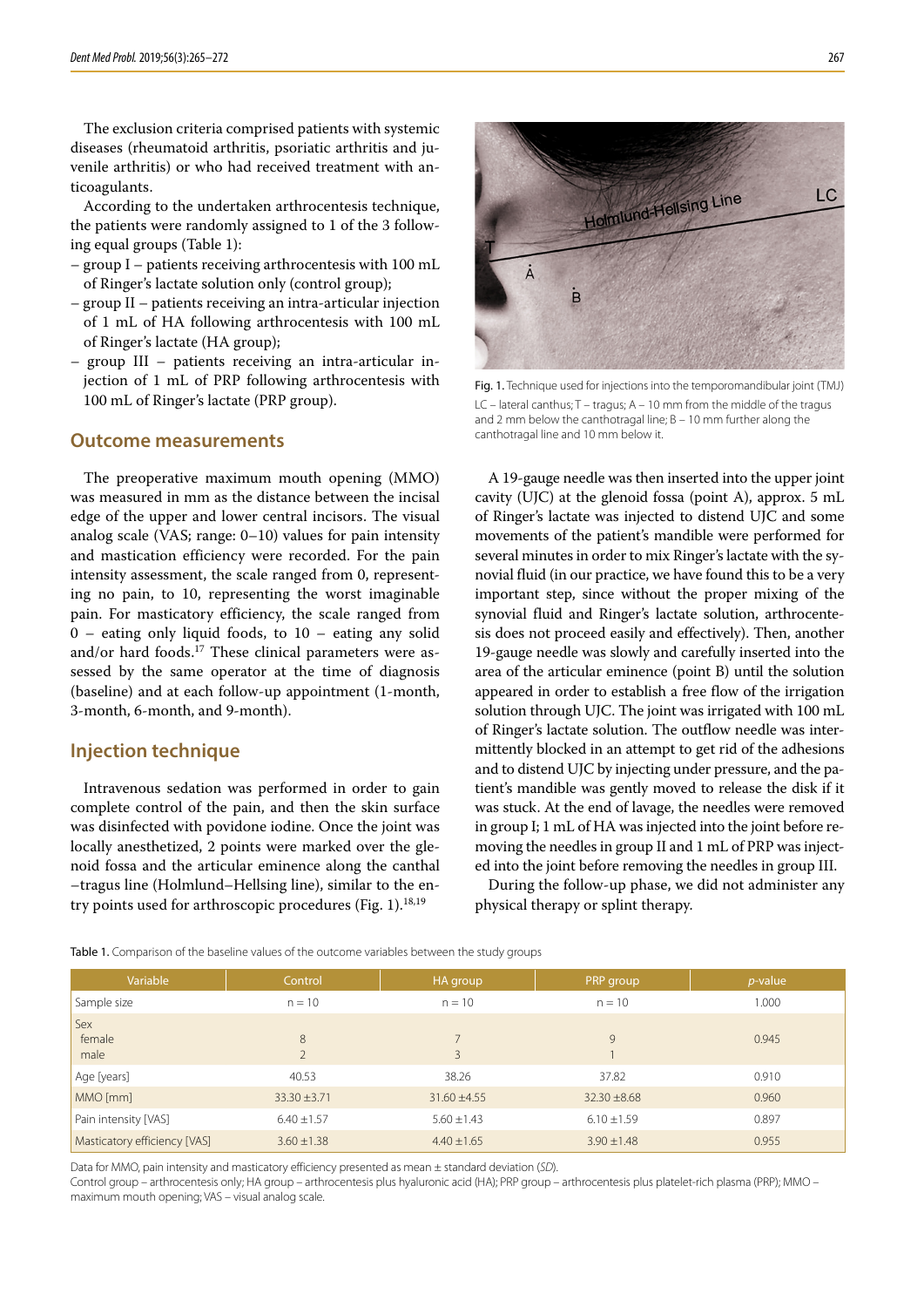### **Platelet-rich plasma preparation**

Platelet-rich plasma was prepared according to the following protocol:

 $1.5 \text{ cm}^3$  of anticoagulant (3.8% sodium citrate) was drawn into a 20-cubic centmeter syringe prior to taking blood and the inside walls were coated with the anticoagulant; 13.5 cm<sup>3</sup> of venous blood was then drawn; afterward, the blood and the anticoagulant were mixed by slowly swinging the syringe and the gathered blood was transfused into a  $Ycellbio^{TM}$  tube (Ycellbio Medical Co. Ltd., Seoul, South Korea).

The tube was then centrifuged with the following parameters: 3400 rpm for 4 min; and relative centrifugal force (RCF) of  $1.888 \times g$ .

After separation, 1 mL of pure platelet-rich plasma (P-PRP), without any leukocytes, was carefully aspirated into a separate syringe; immediately before injecting it into the joint, it was activated with 0.1 mL of 10% calcium chloride.

### **Statistical analysis**

The software SPSS Statistics for Windows, v. 17.0 (SPSS Inc., Chicago, USA) was used for the data management and statistical analysis. The level of significance was set at 0.05 for all statistical tests.

The data fit normal distribution, as confirmed by the Shapiro–Wilk tests. The paired sample *t*-test was used to compare the mean values of the variables (MMO, pain intensity and masticatory efficiency) over time.

The one-way analysis of variance (ANOVA) was used to determine any differences in the mean values and standard deviations (*SD*) of the variables (MMO, pain intensity and masticatory efficiency) between the 3 groups. When there was a significant difference among the means, the Šidák significant difference post-hoc test ( $\alpha$  = 0.05) was applied.

### **Results**

In general, from a descriptive point of view, it was evident that the mean values of MMO, pain intensity and masticatory efficiency increased during the 9 months of follow-up for each of the 3 arthrocentesis techniques (Table 2).

No adverse effects or major complications were reported except for some minor complications associated with arthrocentesis, such as swelling of the preauricular region, caused by lateral extravasation of the irrigation fluid, which disappeared spontaneously after 2 or 3 days.

Statistically significant differences between the 2 periods (before treatment and at the 9-month follow-up) were observed for each of the values: MMO, pain intensity and masticatory efficiency. In the control group, they were 9.3 mm, −3.8 and 3.6, respectively; in the HA group – 13.8 mm, −4.4 and 4.0, respectively, and in the PRP group – 15.9 mm, –5.4 and 5.1, respectively.

The one-way ANOVA revealed significant differences  $(p < 0.05)$  in the variables (MMO, pain intensity and masticatory efficiency) between the 3 groups (Fig. 2–4).

Table 2. Comparison of the mean values of maximum mouth opening (MMO), pain intensity and masticatory efficiency before the treatment and after 9 months of observation between the study groups

| Variable                        | Group     | Period           | Mean  | <b>SD</b> | Mean difference | $p$ -value |
|---------------------------------|-----------|------------------|-------|-----------|-----------------|------------|
| <b>MMO</b><br>[mm]              | control   | before treatment | 33.30 | 3.71      |                 | $0.002*$   |
|                                 |           | after 9 months   | 42.60 | 4.32      | 9.300           |            |
|                                 | HA group  | before treatment | 31.60 | 4.55      | 13,800          | $0.000*$   |
|                                 |           | after 9 months   | 45.40 | 3.53      |                 |            |
|                                 | PRP group | before treatment | 32.30 | 8.68      | 15.900          | $0.000*$   |
|                                 |           | after 9 months   | 48.20 | 5.11      |                 |            |
| Pain intensity<br>[VAS]         | control   | before treatment | 6.40  | 1.57      |                 | $0.000*$   |
|                                 |           | after 9 months   | 2.60  | 2.91      | $-3.800$        |            |
|                                 | HA group  | before treatment | 5.60  | 1.43      | $-4.400$        | $0.000*$   |
|                                 |           | after 9 months   | 1.20  | 2.39      |                 |            |
|                                 | PRP group | before treatment | 6.10  | 1.59      | $-5.400$        | $0.000*$   |
|                                 |           | after 9 months   | 0.70  | 0.82      |                 |            |
| Masticatory efficiency<br>[VAS] | control   | before treatment | 3.60  | 1.38      | 3.600           | $0.000*$   |
|                                 |           | after 9 months   | 7.20  | 2.74      |                 |            |
|                                 | HA group  | before treatment | 4.40  | 1.65      |                 |            |
|                                 |           | after 9 months   | 8.40  | 2.22      | 4.000           | $0.000*$   |
|                                 | PRP group | before treatment | 3.90  | 1.48      | 5.100           | $0.000*$   |
|                                 |           | after 9 months   | 9.00  | 0.66      |                 |            |

\* statistically significant.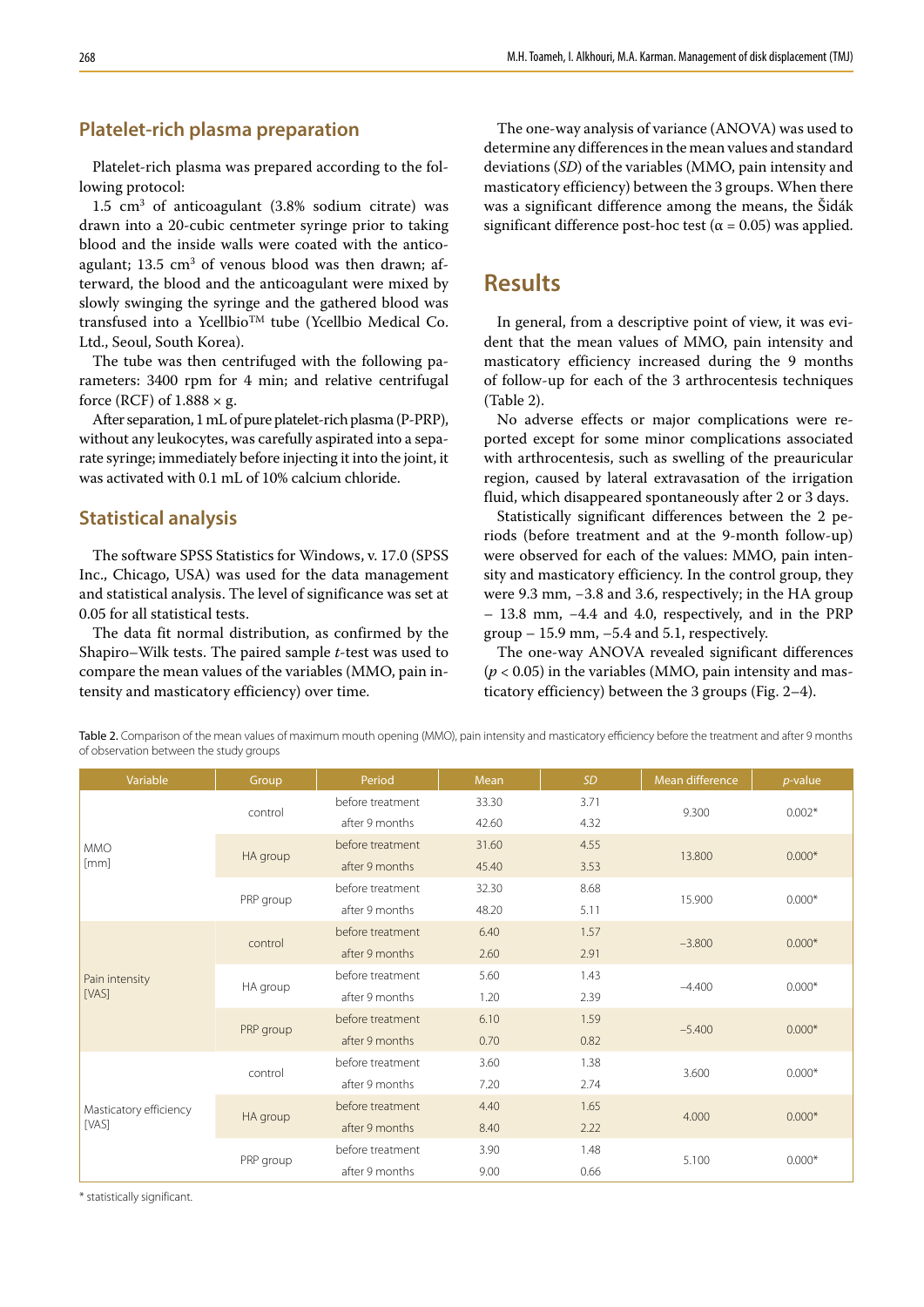

Fig. 2. Mean of maximum mouth opening at the time of the study \* statistically significant.







Fig. 4. Mean of masticatory efficiency at the time of the study \* statistically significant.

The increase in MMO in the PRP and HA groups was significantly greater than that in the control group  $(p < 0.05)$ , whereas no significant difference was found between the PRP and HA group ( $p = 0.970$ ) (Table 3).

The pain intensity and masticatory efficiency results were significantly better in the PRP group than in the HA group or the control group ( $p < 0.05$ ); at the same time, no significant differences were noted between the HA group and the control group ( $p = 0.700$  and  $p = 0.560$ , respectively) (Table 3).

Overall, within the competitive framework, there has been improvement and consistency in the outcomes of the 3 techniques during the 9 months of follow-up.

## **Discussion**

The substantial development of biochemical studies has drawn attention away from disk displacement theory<sup>20</sup> to focus instead on the role of increasing friction between the contiguous parts of the joint in the incidence and exacerbation of TMDs.5

In the past, various kinds of conservative treatment were suggested to deal with TMDs, and when they failed, surgical disk repair and repositioning was the only available choice.21 However, there has been increased interest in arthrocentesis since improvement was observed in the clinical parameters of patients who had arthroscopy, even though their articular disks had not been operated on.<sup>9</sup> In order to improve the results of arthrocentesis, the HA injection at the end of lavage was suggested due to the role of HA in the joint stabilization and nutrition, so this treatment might be useful in healing the lubrication system.<sup>22</sup> The same is also true for PRP, which has recently been used as in orthobiologic adjuvant treatment.<sup>15</sup>

Thus, there was a need to clearly determine whether there was any benefit from injecting any drug after arthrocentesis or not, and which substance was the most effective.

In the present study, there were no statistical differences in age, sex or any of the baseline values of the outcome variables (Table 1). Consequently, the treatment technique used remained the main affecting variable. All treatment techniques resulted in significant clinical improvement in both VAS parameters (pain intensity and masticatory efficiency) and MMO. The mean differences for these values in the control group were –3.8, 3.6 and 9.3 mm, respectively; in the HA group, they were –4.4, 4.0 and 13.8 mm, respectively, and in the PRP group, they were –5.4, 5.1 and 15.9 mm, respectively (Table 2). The improvement was gradual throughout the observation period. Two studies described minor adverse effects after the PRP application, such as pain during the injection, postoperative discomfort,<sup>15</sup> or temporary swelling and soreness over TMJ,<sup>23</sup> but in the present study, no adverse effects were recorded.

These results are consistent with the results of most previous studies. The positive outcomes might be explained by the direct effect of arthrocentesis, since washing out UJC eliminates inflammation mediators from the synovial fluid and causes a reduction in pain. Furthermore, the hydraulic distention during arthrocentesis increases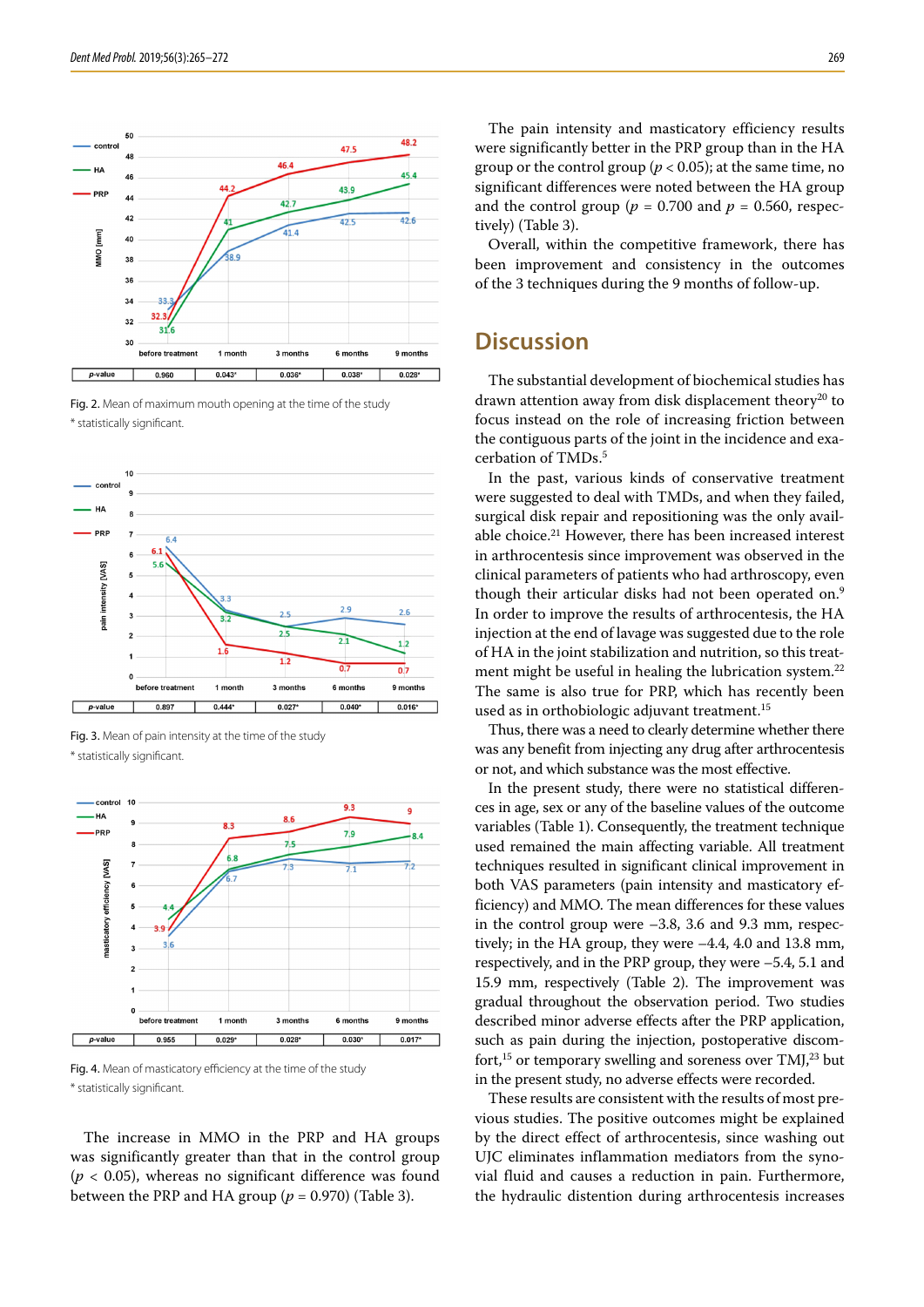| Variable                        | Group     | Mean difference | <b>SE</b> | Absolute value | $p$ -value |
|---------------------------------|-----------|-----------------|-----------|----------------|------------|
| <b>MMO</b><br>[mm]              | control   | 9.300           | 1.955     | 4.500          | $0.000*$   |
|                                 | HA group  | 13.800          |           |                |            |
|                                 | control   | 9.300           | 1.955     | 6.600          | $0.000*$   |
|                                 | PRP group | 15.900          |           |                |            |
|                                 | HA group  | 13.800          | 1.955     | 2.100          | 0.970      |
|                                 | PRP group | 15.900          |           |                |            |
| Pain intensity<br>[VAS]         | control   | $-3.800$        | 0.997     | 0.600          | 0.700      |
|                                 | HA group  | $-4.400$        |           |                |            |
|                                 | control   | $-3.800$        | 0.997     | 1.600          | $0.000*$   |
|                                 | PRP group | $-5.400$        |           |                |            |
|                                 | HA group  | $-4.400$        | 0.997     | 1.000          | $0.000*$   |
|                                 | PRP group | $-5.400$        |           |                |            |
| Masticatory efficiency<br>[VAS] | control   | 3.600           | 0.997     | 0.400          | 0.560      |
|                                 | HA group  | 4.000           |           |                |            |
|                                 | control   | 3.600           | 0.997     | 1.500          | $0.000*$   |
|                                 | PRP group | 5.100           |           |                |            |
|                                 | HA group  | 4.000           | 0.997     | 1.100          | $0.000*$   |
|                                 | PRP group | 5.100           |           |                |            |

Table 3. Comparison of the mean differences of the studied variables between the study groups during the observation period

*SE* – standard error; \* – statistically significant.

the mandibular mobility by removing the intra-articular adhesions, getting rid of the negative pressure within the joint between the disk and the fossa space (vacuum effect), and thus reducing the mechanical obstruction.

Two things made it difficult to compare the results of our research with those of other studies. Firstly, it is a new study, since no previous ones have dealt with these 3 techniques simultaneously. Secondly, there is a wide variety of arthrocentesis techniques being used, in addition to different target groups for these techniques, such as patients with osteoarthritis, disk displacement, etc. Therefore, we tried to approach this discussion with the studies that most closely matched our study.

There are some discrepancies in the literature regarding the addition of medication after arthrocentesis. Alpaslan and Alpaslan examined the efficacy of arthrocentesis with and without the injection of sodium hyaluronate (SH) in the treatment of TMJ internal derangements. $24$ Although they found that both techniques improved the outcome parameters, arthrocentesis with the SH injection seemed to be superior to arthrocentesis alone.<sup>24</sup> Cömert Kiliç et al. conducted a randomized clinical trial on adult patients with temporomandibular joint osteoarthritis (TMJ-OA).25 The patients were randomly treated with arthrocentesis alone (control group) or with initial arthrocentesis plus the PRP injection followed by 4 consecutive PRP injections (experimental group). Painless interincisal opening and lateral motion increased significantly only in the experimental group. Cömert Kiliç et al. suggested that arthrocentesis plus the PRP injection is superior to arthrocentesis alone.<sup>25</sup>

Lin et al. compared the efficacy of 2 approaches – arthrocentesis plus PRP and PRP alone – and concluded that arthrocentesis plus PRP demonstrated superior improvement in the jaw range of motion <6 mm and pain when chewing foods.<sup>26</sup>

Zotti et al. presented a narrative review on the effects of arthrocentesis with PRP and PRP injections in the management of TMDs and compared them to those of arthrocentesis alone or with HA. They found encouraging results in terms of the effectiveness of the PRP therapy.27

In the present study, the increased MMO in the HA group was significantly greater than in the control group; our results for this parameter were similar to those obtained by Alpaslan and Alpaslan.24 This might be explained by the lubricating properties of HA, described in many studies by the term viscosupplementation – HA allows smoother movements within the joint with less friction, which results in improved mouth opening. This effect was not observed by Bergstrand et al., who compared arthrocentesis alone to arthrocentesis with the HA injection.28 They did not find a statistically significant difference between those groups. However, the results of that study cannot be thoroughly evaluated, as one very important issue was omitted, namely, the lavage volume of the perfusate for arthrocentesis was not mentioned in the study.28

Additionally, we found a significant increase in MMO in the PRP group as compared to the control group – a result which is consistent with that of Cömert Kiliç et al.<sup>25</sup> This could be interpreted by the positive impact of growth factors, which restore the viscosity of the synovial fluid and lead to improvement in the jaw movement.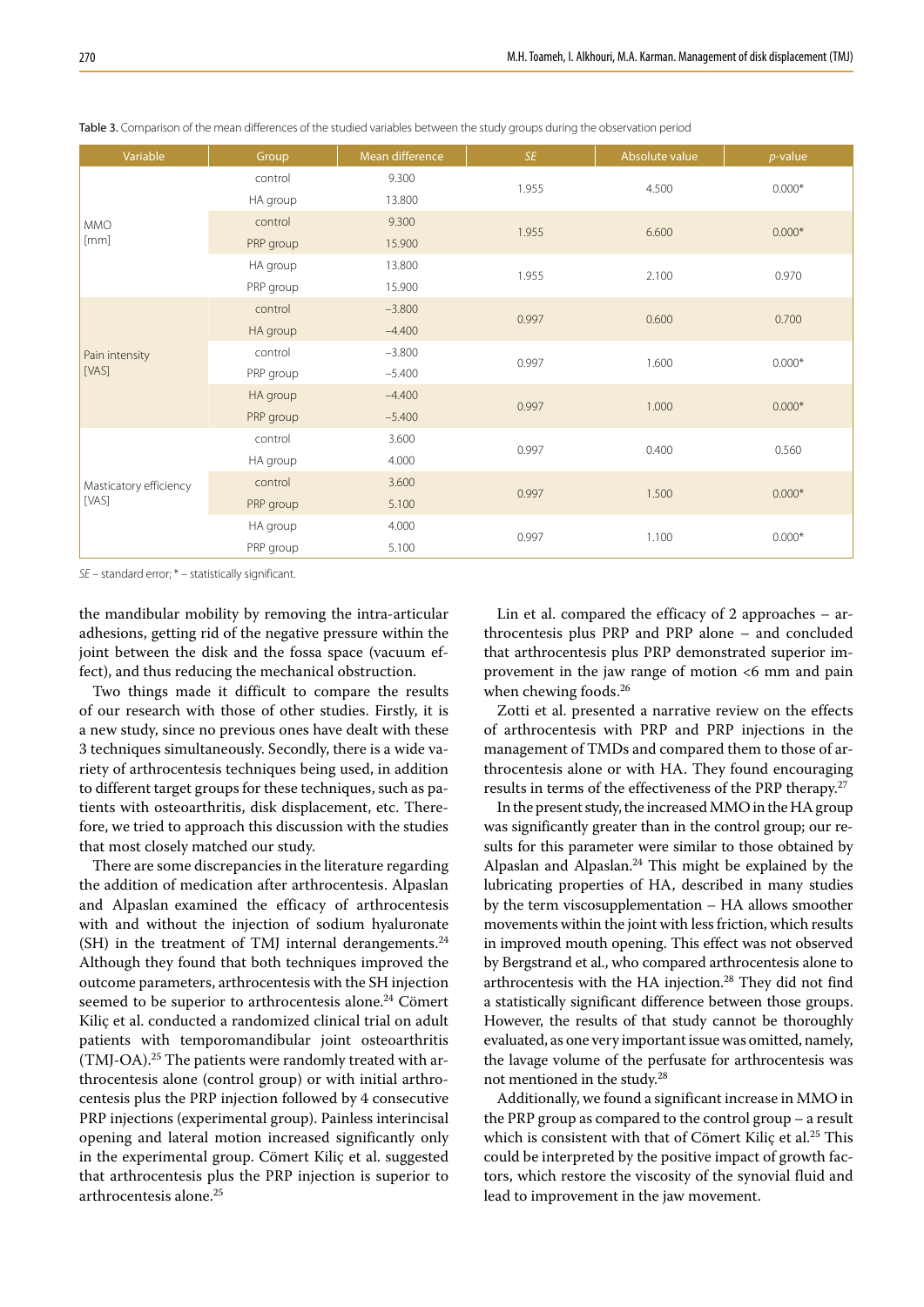On the other hand, we found that although the MMO result in the PRP group was better than in the HA group, there was no significant difference between the MMO values. This resembles the results obtained by Cömert Kiliç and Güngörmüş in their later randomized clinical trial conducted on adult patients with TMJ-OA.17 The patients were randomly divided into 2 groups: the PRP group patients underwent initial arthrocentesis plus the PRP injection followed by 4 consecutive PRP injections, whereas the HA group patients underwent 1 session of arthrocentesis plus the HA injection. No statistically significant differences were observed between the groups, so the researchers suggested that arthrocentesis plus PRP injections is not superior to arthrocentesis plus a single HA injection.<sup>17</sup> Contradictory results were presented by Hegab et al., who enrolled patients with TMJ-OA in their study.15 One group received 3 injections of 1 mL of PRP, whereas the other received 3 injections of 1 mL of lowmolecular-weight HA. The PRP group exhibited better outcomes than the HA group in terms of the recurrence of pain and joint sounds, and an increased interincisal distance.<sup>15</sup> This discrepancy may result from the different sample sizes — if our sample had been larger, we may have found a significant difference — and from the different arthrocentesis technique, since repeated PRP injections may be more effective than the single injection we applied, particularly because the target group in that study had degenerative joint disease.

The present study demonstrated that the pain intensity and masticatory efficiency scores among the PRP group were better than among the HA group and the control group. Only in this parameter did we find a consensus between our results and the findings of Hegab et al.<sup>15</sup>

There was no difference between the HA group and the control group in this respect; this is contrary to the results of Alpaslan and Alplaslan<sup>24</sup> and may be due to the different solutions applied in the 2 studies. We used Ringer's lactate solution, whereas Alpaslan and Alplaslan applied a saline solution. Shinjo et al. suggested that Ringer's lactate solution is more compatible with the articular tissues than isotonic saline<sup>29</sup>; in addition, we think that Ringer's lactate solution makes the synovial fluid more viscous, which facilitates arthrocentesis and increases its effectiveness. Therefore, arthrocentesis in our study may have been more effective.

Based on the abovementioned results, we think that arthrocentesis plus PRP yields better outcomes in patients with arthralgia and dysfunction as the major complaint. When limited mouth opening is the primary symptom, there is no preference between PRP and HA as an additive after arthrocentesis. This agrees to a large extent with the results reported by Fernández-Ferro et al.30

Finally, it should be noted that the present study has some limitations. Firstly, our sample size was too small to achieve definitive conclusions. Secondly, our study included subjective estimations and observational components. Thirdly, our study was not designed as a doubleblind study, since the operator cannot be blinded to the material injected into the joint after arthrocentesis.

With the above limitations in mind, the present study has tried to shed some light on how to deal with TMDs, being one of the most difficult problems that oral and maxillofacial surgeons may encounter.

## **Conclusions**

There is a preference for techniques including the injection of some agent, regardless of the agent used. Arthrocentesis plus PRP seemed to be superior to arthrocentesis plus HA or arthrocentesis alone, especially in patients with intense pain along with a regression in masticatory efficiency. However, additional studies with larger sample sizes may be valuable in determining the optimal technique for the treatment of TMJ disk displacement.

#### **ORCID iDs**

Mahmood Hasan Toameh **ID** <https://orcid.org/0000-0002-3733-3517> Issam Alkhouri <https://orcid.org/0000-0003-1957-6651> Mohammed Ammar Karman **ID** <https://orcid.org/0000-0001-5745-2540>

#### **References**

- 1. Lazarin Rd, Previdelli IT, Silva Rd, et al. Correlation of gender and age with magnetic resonance imaging findings in patients with arthrogenic temporomandibular disorders: A cross-sectional study. *Int J Oral Maxillofac Surg*. 2016;45(10):1222–1228.
- 2. Young AL. Internal derangements of the temporomandibular joint: A review of the anatomy, diagnosis, and management. *J Indian Prosthodont Soc*. 2015;15(1):2–7.
- 3. Yeung RW, Chow RL, Samman N, Chiu K. Short-term therapeutic outcome of intra-articular high molecular weight hyaluronic acid injection for nonreducing disc displacement of the temporomandibular joint. *Oral Surg Oral Med Oral Pathol Oral Radiol Endod*. 2006;102(4):453–461.
- 4. Iturriaga V, Bornhardt T, Manterola C, Brebi P. Effect of hyaluronic acid on the regulation of inflammatory mediators in osteoarthritis of the temporomandibular joint: A systematic review. *Int J Oral Maxillofac Surg*. 2017;46(5):590–595.
- 5. Nitzan DW. The process of lubrication impairment and its involvement in temporomandibular joint disc displacement: A theoretical concept. *J Oral Maxillofac Surg*. 2001;59(1):36–45.
- 6. Türp JC, Komine F, Hugger A. Efficacy of stabilization splints for the management of patients with masticatory muscle pain: A qualitative systematic review. *Clin Oral Investig*. 2004;8(4):179–195.
- 7. Nicolakis P, Erdogmus CB, Kopf A, Nicolakis M, Piehslinger E, Fialka-Moser V. Effectiveness of exercise therapy in patients with myofascial pain dysfunction syndrome. *J Oral Rehabil*. 2002;29(4):362–368.
- 8. Dionne RA. Pharmacologic treatments for temporomandibular disorders. *Oral Surg Oral Med Oral Pathol Oral Radiol Endod*. 1997;83(1):134–142.
- 9. Nitzan DW, Dolwick MF, Martinez GA. Temporomandibular joint arthrocentesis: A simplified treatment for severe, limited mouth opening. *J Oral Maxillofac Surg*. 1991;49(11):1163–1170.
- 10. Dimitroulis G, Dolwick MF, Martinez A. Temporomandibular joint arthrocentesis and lavage for the treatment of closed lock: A follow-up study. *Br J Maxillofac Surg*. 1995;33(1):23–27.
- 11. Salwowska NM, Bebenek KA, Żądło DA, Wcisło-Dziadecka DL. Physiochemical properties and application of hyaluronic acid: A systematic review. *J Cosmet Dermatol*. 2016;15(4):520–526.